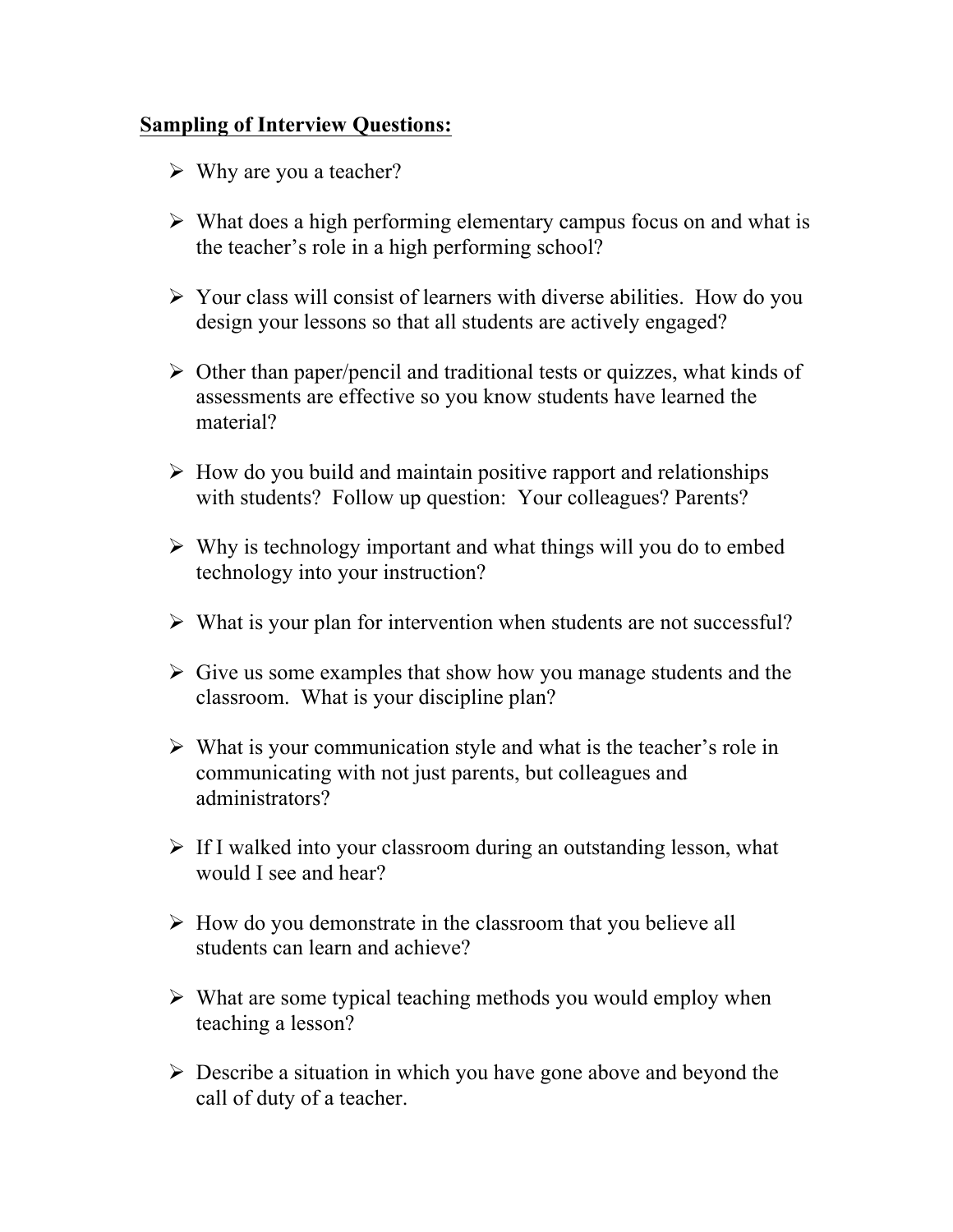- $\triangleright$  Describe what a reading and writing workshop in the elementary grades might look like.
- $\triangleright$  What books have you read lately?
- $\triangleright$  Tell us a little about yourself such as what you are doing currently, any teaching experience you have, and your reason for interest in our campus.
- $\triangleright$  Please talk to us a little bit about your relationships with co-workers and how you would work best with your team of teachers.
- $\triangleright$  Please tell us what strategies you use currently or would use to build parent trust and parent involvement as a new teacher to our campus.
- $\triangleright$  Describe for us your approach to teaching (insert content area), and describe or provide examples of how you ensure your students have been or will be successful on the state assessment.
- $\triangleright$  What would a typical day in your classroom look like/sound like? What should we expect to see when we visit?
- $\triangleright$  Please describe for us your approach to classroom management as well as what your ideal behavior system/procedures would look like.
- $\triangleright$  If we were to ask your current or previous co-workers or supervisors, how do you think they would describe you?
- $\triangleright$  Tell me why you are the best candidate for this position.
- $\triangleright$  Describe what a reading and writing workshop in the elementary grades might look like.
- $\triangleright$  Talk about opportunities whole group instruction, small group instruction and individual instruction that you might see in a balanced literacy classroom.
- $\triangleright$  What is your philosophy of how children learn to read? Learn to write? Talk about the reciprocity of the two.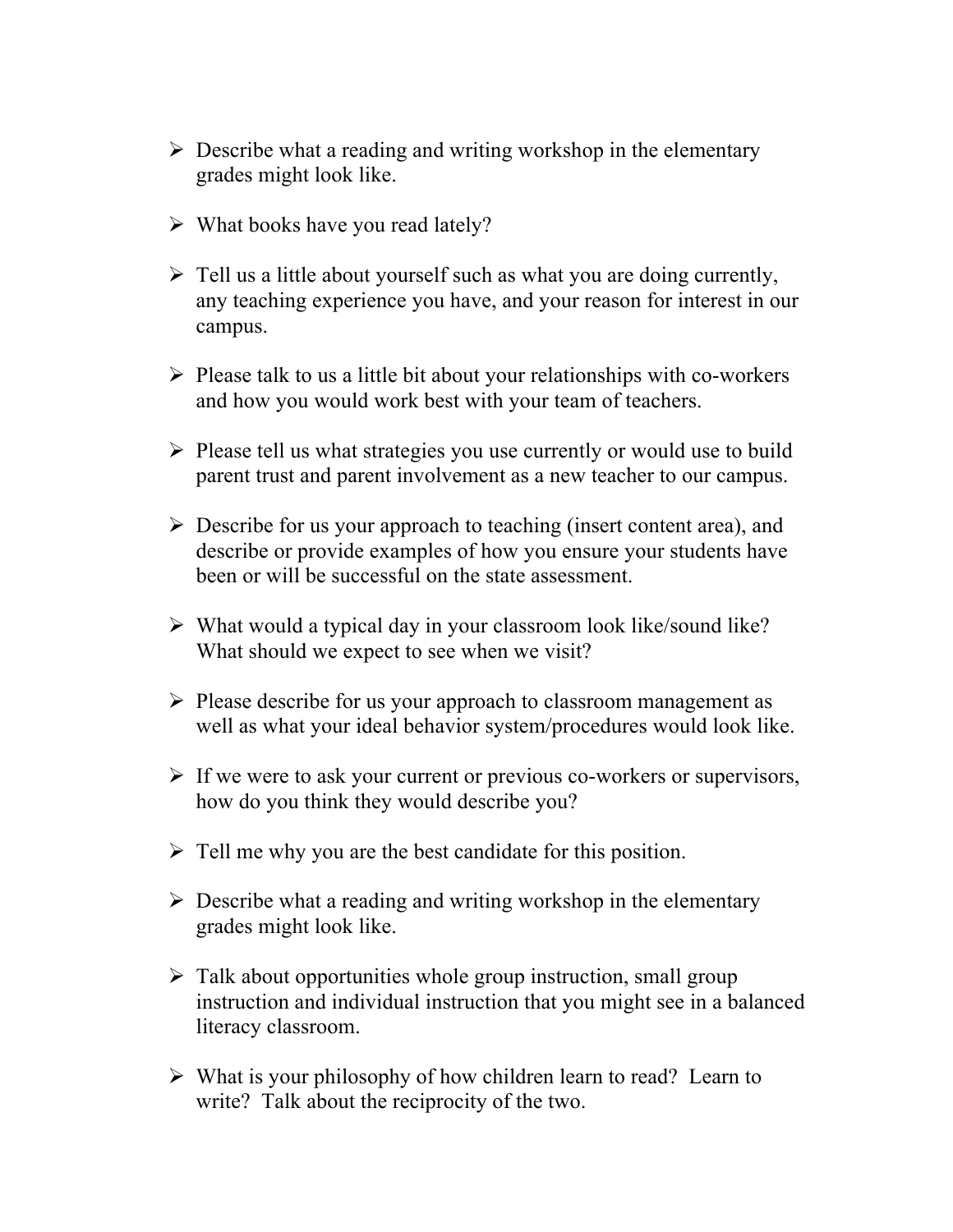- $\triangleright$  How do you deal with change?
- $\triangleright$  Building collegial relationships and maintaining trust is crucial. How will you go about this while also keeping the communication open with your principal?
- $\triangleright$  Tell me why you are the best candidate for this position.
- $\triangleright$  Describe your approach to teaching (insert content area).
- $\triangleright$  Describe your relationship with coworkers.
- $\triangleright$  Tell me about yourself, current assignment, teaching history, any experience you have.
- $\triangleright$  Describe strategies you use to build parent trust.
- $\triangleright$  Describe your teaching approach and style.
- $\triangleright$  Describe your approach to classroom management.
- $\triangleright$  Provide an example of when you have successfully dealt with a difficult discipline issue.
- $\triangleright$  How do you think your supervisors would describe you?
- $\triangleright$  Do you consider yourself self-motivated? Provide some examples of times in the classroom when self-motivation has proven successful for your students.
- $\triangleright$  Provide an example of a time that was very stressful in the classroom and how you handled it.
- $\triangleright$  How do you work with a team of teachers?
- $\triangleright$  How do you find ideas for lessons?
- $\triangleright$  How does teacher success and student success correlate?